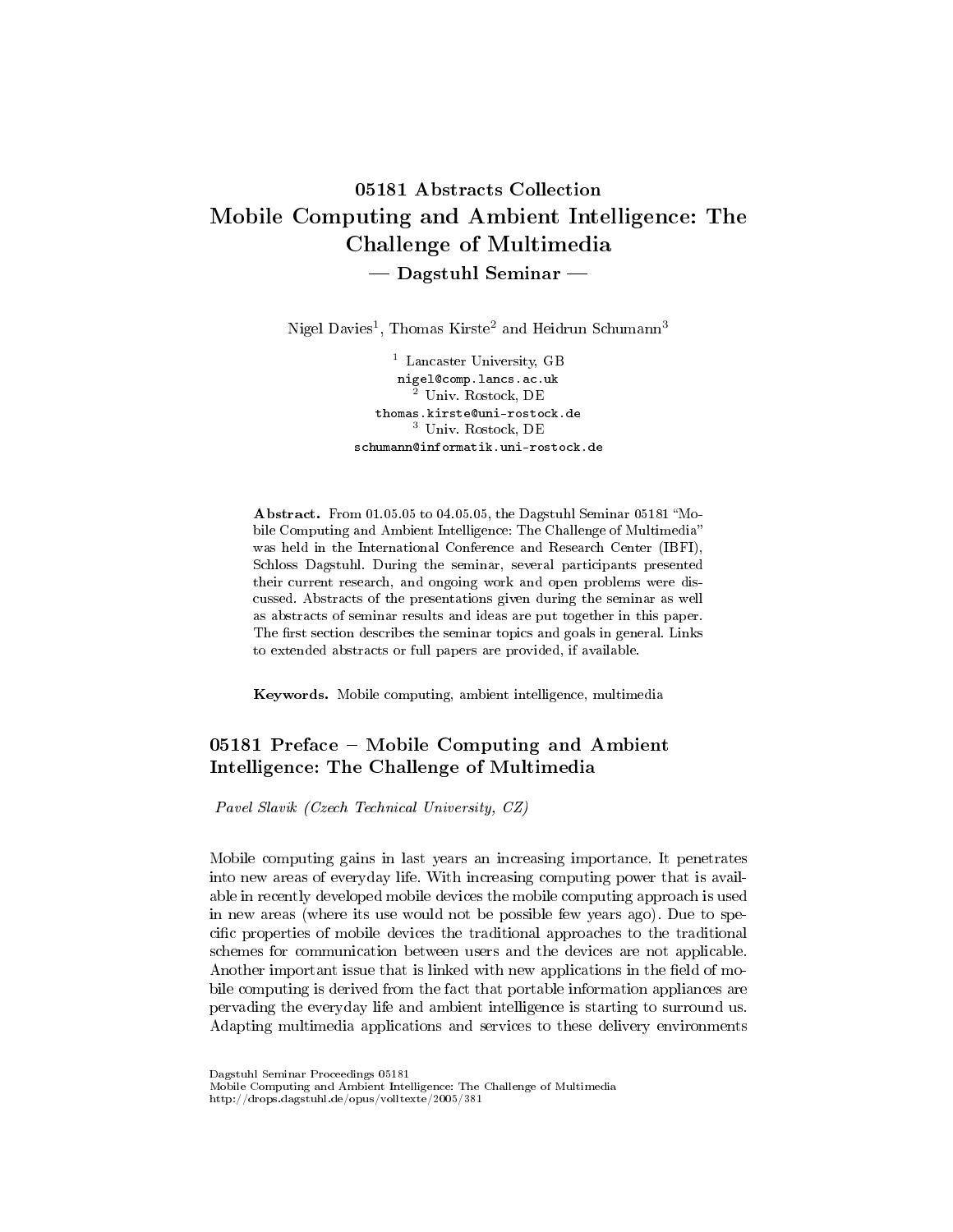and enabling ensembles of multimedia appliances to organize themselves spontaneously and ad hoc will be major technical issues that have to be solved in near future. These problems were discussed during the Dagstuhl Seminar 05181 that took place in Schloss Dagstuhl from 01.05.05 to 04.05.05.

Keywords: Mobile computing, ambient intelligence, multimedia

Extended Abstract: <http://drops.dagstuhl.de/opus/volltexte/2005/380>

# A Reference Architecture for Mobile Knowledge Management

Dirk Balfanz (ZGDV e. V. – Darmstadt, D)

Although mobile knowledge management (mKM) is being perceived as an emerging  $R&D$  field, its concepts and approaches are not well-settled, as opposed to the general field of Knowledge Management (KM). In this work, we try to establish a definition for mKM. Taking into account building blocks of KM in enterprises and the abstract use cases of mKM systems we introduce an reference architecture for mKM systems as a basis for verifying and comparing concepts and system architectures. Finally we address the potential of mKM to be suitable as a prototype model for mobile, situation-aware information processing in the field of Ambient Intelligence Environments.

Keywords: Knowledge Management, Mobile Computing, Context-Awareness, Ambient Intelligence

Joint work of: Balfanz, Dirk; Grimm, Matthias; Tazari, Mohammad-Reza

Full Paper: <http://drops.dagstuhl.de/opus/volltexte/2005/374>

## Adaptation of Learning Spaces: Supporting Ubiquitous Learning in Higher Distance Education

Birgit Bomsdorf (FernUniversität Hagen, D)

Ubiquitous learning is supported by ubiquitous computing and represents the next step in the field of e-learning. The goal is, that learning environments will be accessed increasingly in various contexts and situations. From this challenge, new questions arise concerning the adaptation of learning spaces to different contexts of use, so that they continue to enable and support learning processes. As a basic work in this direction, this paper introduces a first notion of a comprehensive definition of "plasticity of digital learning spaces". It exem-plifies some of the facets affecting the plasticity and presents aspects of a first system prototype, which enables to select learning materials depending on a given situation.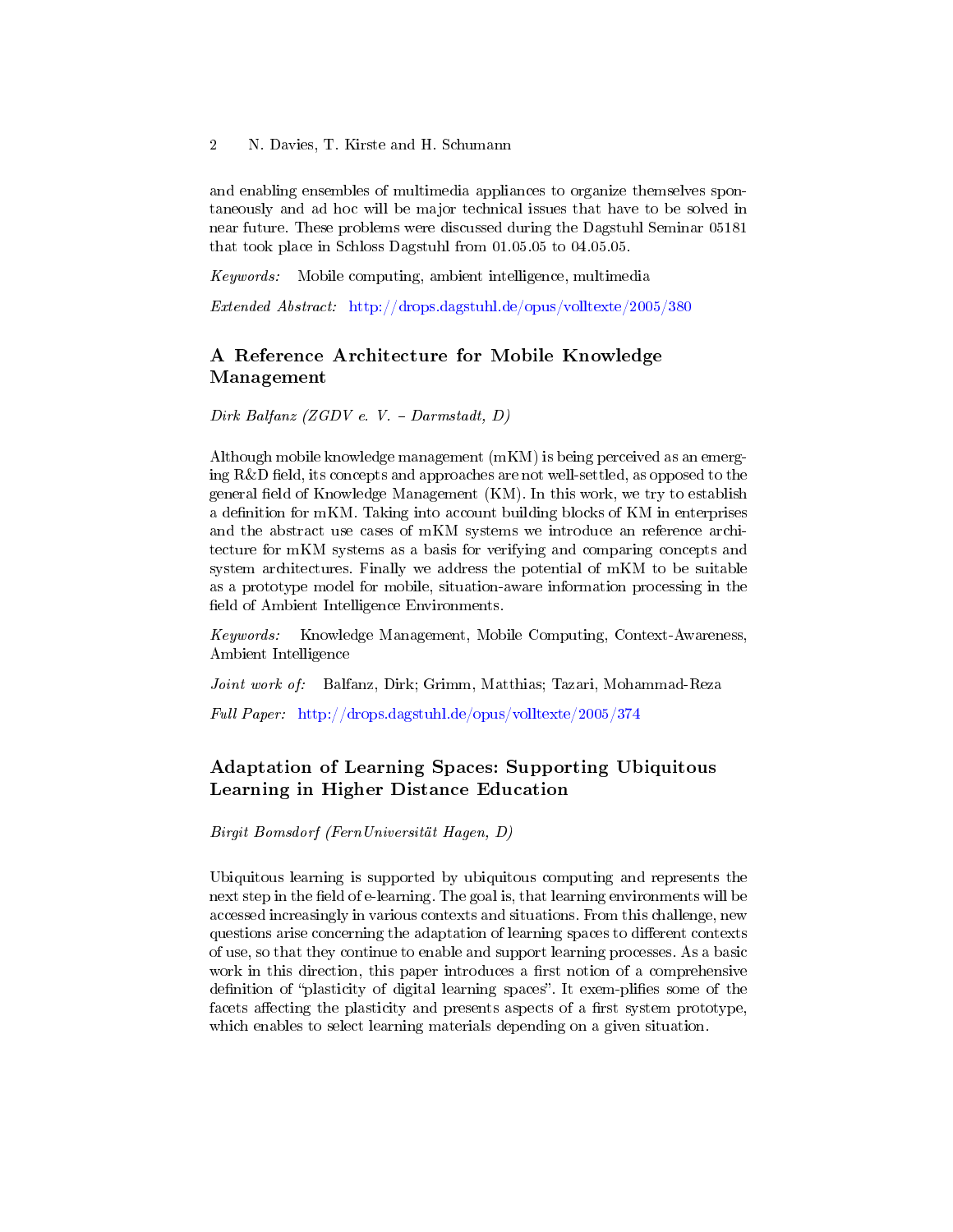3

Keywords: Ubiquitous Learning, Adaptation, e-Learning

Full Paper: <http://drops.dagstuhl.de/opus/volltexte/2005/371>

### Interaction with Ubiquitous Computers and Media

Andreas Butz (Universität München, D)

In this talk I will introduce instrumented environments as an example scenario for the investigation of interaction techniques and concepts for ubiquitous computing. We will see how the topic of interaction can be approached at different levels and I will give an overview of some recent results from my research group Fluidum  $(\text{http://www.duidum.org/}).$ 

At the seminar, I would like to discuss other people's approaches to interaction on a conceptual level, and how they hope to find generalizable interaction schemes.

Keywords: Interaction, user interfaces, instrumented environments, UI metaphors, tangible UIs, physical UIs

# Towards an Integrated Development Environment for Context-Aware User Interfaces

Tim Clerckx (University of Limburg, B)

The emergence of mobile computing devices brings along the fact that users interact with computers in various environments. The user interface of a mobile system can be affected by environmental context. Several approaches succeed in providing architectures and frameworks to support the building and reuse of software components considering context information. Taking into account context information in designing the interaction of a system, however, has not yet been extensively investigated. In this paper we will discuss an Integrated Development Environment, DynaMo-AID, we are developing to support the design, prototyping, evaluation and deployment of context-aware interactive systems.

Keywords: Model-based user interface design, context-aware user interfaces

Joint work of: Clerckx, Tim; Coninx, Karin

Full Paper: <http://drops.dagstuhl.de/opus/volltexte/2005/369>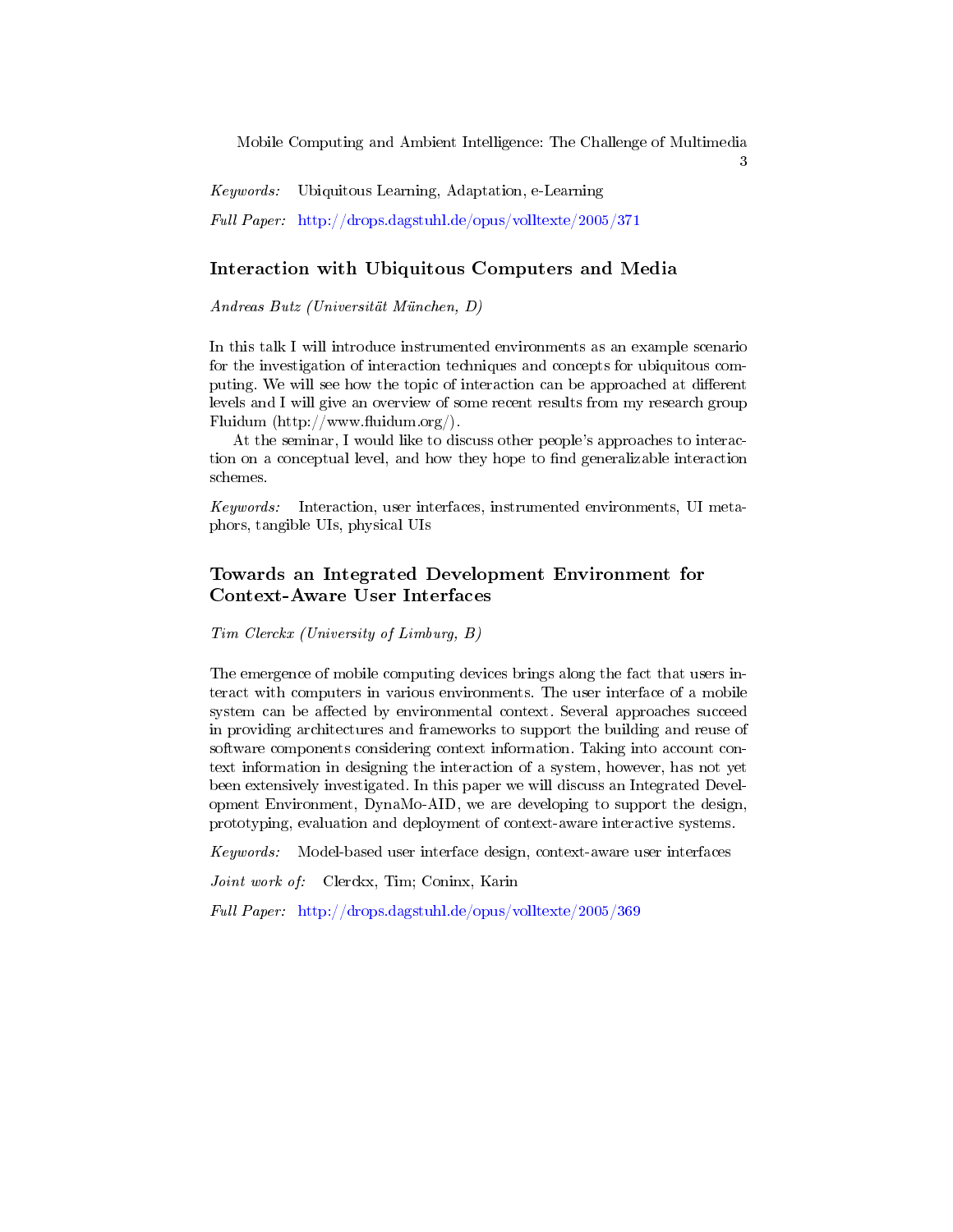## Advanced Multi-Modal User Interfaces - Visualisation, Natural Language and Platform Independence

Peter Forbrig (Universität Rostock, D)

The talk presents a strategy of developing interactive systems, which is a combination of using results from visualisation, natural language processing and model-based design. It shows that extended task models can be used to specify information for visualisation and natural language processing. Additionally, the transformation from analysis models to navigation and presentation models is demonstrated. XML-Technology is used to combine different specifications for the user interface.

Keywords: Model-Based Design, Multiple-User Interface, GUI Editor, XUL, Eclipse

# Visualization in Multimodal User Interfaces of Mobile Applications

Georg Fuchs (Universität Rostock, D)

Advanced user interfaces are a crucial factor in the success of mobile information systems employed by different users on a variety of devices. They should provide state-of-the-art visualization and interaction techniques taylored for specific tasks, while at the same time allow flexible deployment of these components on a multitude of (mobile) hardware platforms. Especially visualizations have to adapt to the platform capabilities in order to remain not only effective, but also adequate.

Focus  $&$  Context techniques are one way to efficiently make use of displays with low resolution and size, as are lens techniques. Here, a good tradeoff between complexity and response time is important. Also, complex inputs are not feasible on most mobile devices. Simple, straightforward, context-driven interaction options must be presented to a user. The above can be archieved by integrating a task model, user (role) and resource models as well as multimodal interaction facilities such as speech recognition, into the user interface component of mobile information systems. The talk will report on research on the above aspects within the M6C project.

Keywords: Visualization, Multimodal User Interfaces, Mobile Devices

Joint work of: Fuchs, Georg; Schumann, Heidrun

Full Paper: <http://drops.dagstuhl.de/opus/volltexte/2005/367>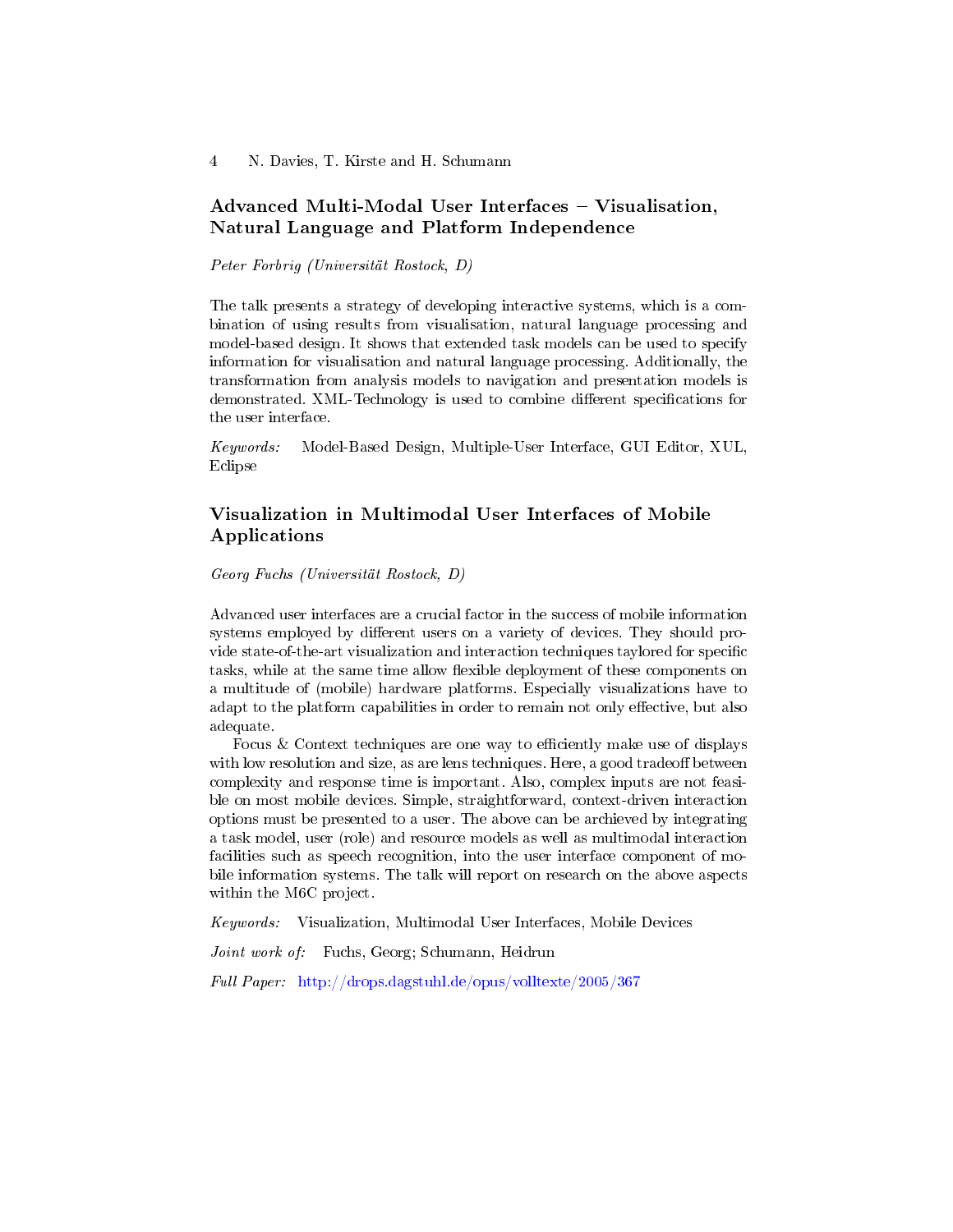5

## Smart Environments and Self-Organizing Appliance Ensembles

Thomas Heider (Universität Rostock, D)

The vision of Ambient Intelligence is based on the ubiquity of information technology, the presence of computation, communication, and sensorial capabilities in an unlimited abundance of everyday appliances and environments.

It is now a significant challenge to let ambient intelligence effortlessly emerge from the devices that surround the user in his environment. Future ambient intelligent infrastructures must be able to configure themselves from the available components in order to be effective in the real world. They require software technologies that enable ad-hoc ensembles of devices to spontaneously form a coherent group of cooperating components. This is specifically a challenge, if the individual components are heterogeneous in nature and have to engage in complex activity sequences in order to achieve a user goal. Typical examples of such ensembles are smart environments.

It will be argued that enabling an ensemble of devices to spontaneously act and cooperate coherently requires software technologies that support unsupervised spontaneous cooperation. We will illustrate why a goal based approach is reasonable and how explicit goals can be used to find system comprehensive strategies and how explicit declarative goals could be used as a benchmark to evaluate the system design.

Keywords: Dynamic Service Composition, Strategy Planning, Resource Optimization, Ambient Intelligence

Joint work of: Heider, Thomas; Kirste, Thomas

Full Paper: <http://drops.dagstuhl.de/opus/volltexte/2005/375>

## Distributed Implementation of a Self-Organizing Decentralized Multimedia Appliance Middleware

Michael Hellenschmidt (Fraunhofer Institut - Darmstadt, D)

A middleware for real ad-hoc cooperation of distributed device ensembles must support self-organization of its components. Self-organization means that the independence of the ensembles' components is ensured, that the ensemble is dynamically extensible by new components and that real distributed implementation is possible. Furthermore the data-flow of messages within the ensemble may not be statically determined. This article presents the application of the SodaPop model for distributed device ensembles to physical heterogeneous devices as well as the distributed implementation of conflict resolution strategies that guarantee the data-flow even if there are competing components. The proposed approach relies on the principle of device representatives.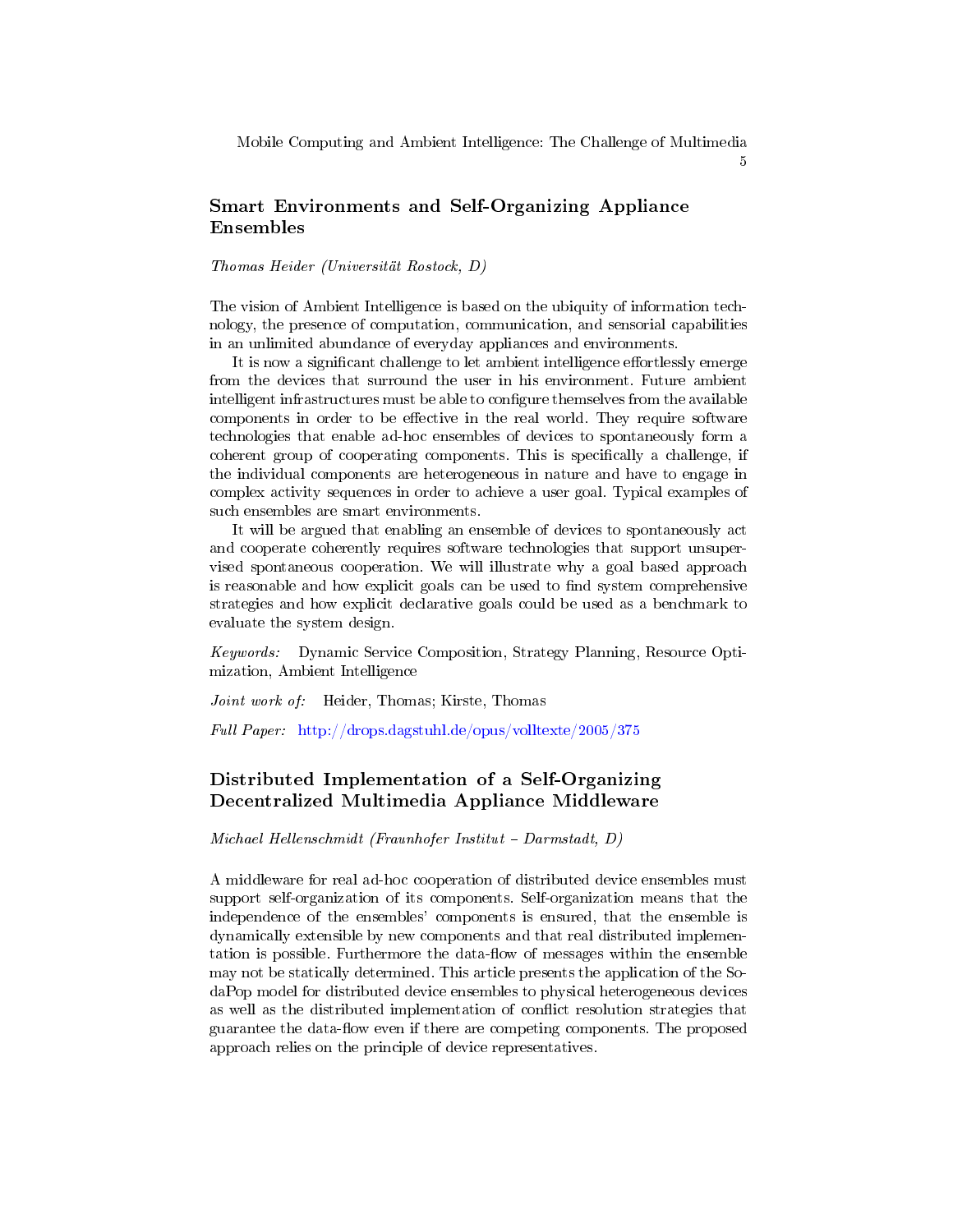Keywords: Self-organizing middleware, conflict resolution mechanisms, distributed implementation

Full Paper: <http://drops.dagstuhl.de/opus/volltexte/2005/378>

### Smart Environments and Self-Organizing Appliance Ensembles

#### Thomas Kirste (Universität Rostock, D)

The vision of Ambient Intelligence (AmI) is based on the ubiquity of information technology, the presence of computation, communication, and sensorial capabilities in an unlimited abundance of everyday appliances and environments.

It is now a significant challenge to let ambient intelligence effortlessly emerge from the devices that surround the user in his environment. Future ambient intelligent infrastructures must be able to configure themselves from the available components in order to be effective in the real world. They require software technologies that enable ad-hoc ensembles of devices to spontaneously form a coherent group of cooperating components. This is specifically a challenge, if the individual components are heterogeneous in nature and have to engage in complex activity sequences in order to achieve a user goal. Typical examples of such ensembles are smart environments.

Today, the interaction between the components of these environments his handcrafted; substantial changes in ensemble composition require a manual adaptation of the controlling software infrastructure. Tomorrow, such smart ensembles have to be able to organize themselves from components built by different vendors.

Today, self-organizing sensor networks are investigated  $-$  a repetitive texture formed by components without significant individuality, and with a sharply defined application domain for the overall network. Tomorrow, component networks have to be considered where each member is able to provide a signicant and individual contribution to the overall ensemble functionality, situated in a loosely defined and expanding application domain  $-$  such as the "smart home". The concept of self-organization will need to attain a new level of awareness of the application domain underlying the ensemble's activities, as well as a certain consciousness regarding the capabilities of the ensemble member's and their effective deployment within a complex joint activity.

It will be argued that enabling an ensemble of devices to spontaneously act and cooperate coherently requires software technologies that support selforganization. We will discuss the central issues pertaining to the self-organization of interactive appliance ensembles and outline potential solution paradigms: Goal-based interaction and distributed event processing pipelines.

Keywords: Smart Environments, Self-Organization, Ambient Intelligence

Joint work of: Heider, Thomas; Kirste, Thomas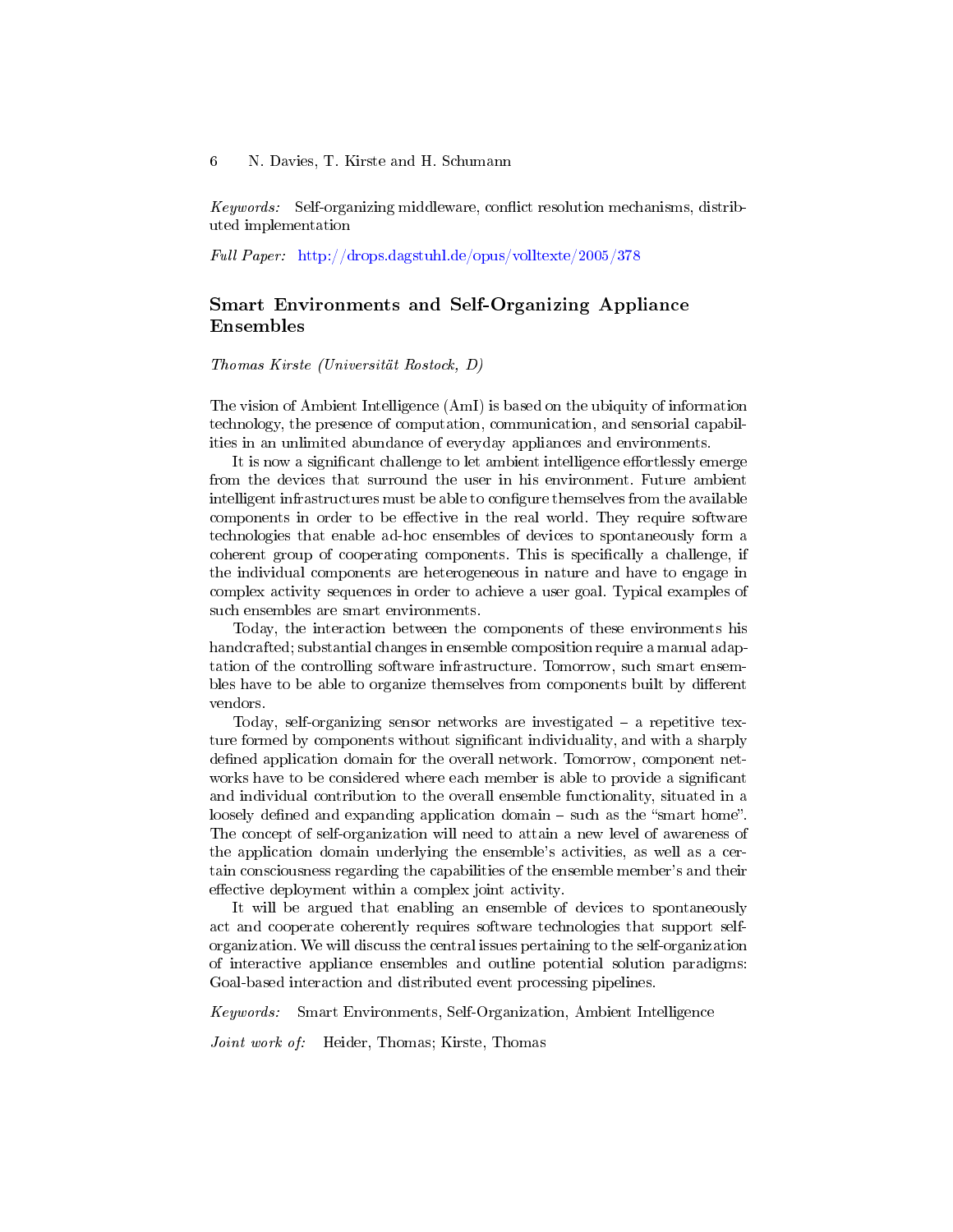7

# Context-sensitive User Interfaces for Ambient Environments: Design, Development and Deployment

### Kris Luyten (University of Limburg, B)

There is a growing demand for design support to create interactive systems that are deployed in ambient intelligent environments. Unlike traditional interactive systems, the wide diversity of situations these type of user interfaces need to work in require tool-support that is close to the environment of the end-user on the one hand and provide a smooth integration with the application logic on the other hand. This paper shows how the Model-Based User Interface Development methodology can be applied for ambient intelligent environments; we propose a task-centered approach towards the design of interactive systems by means of appropriate visualizations and simulations of different models.

Besides the use of typical user interface models, such as the task and presentation model, we focus on user interfaces supporting situated task distributions and a visualization of context influences on deployed user interfaces. To enable this we introduce an environment model describing the device configuration at particular moment in time. To support the user interface designer while creating these complex interfaces for ambient intelligent environments, we discuss tool support using a visualization of the environment together with simulations of the user interface configurations. We also show how the concepts presented in the paper can be integrated within Model-Driven Engineering, hereby narrowing the gap between HCI design and software engineering.

Keywords: Model-Based User Interface Development, Model-Driven Engineering, Task-centered Interface Design

Joint work of: Luyten, Kris; Vandervelpen, Chris; Van den Bergh, Jan; Coninx, Karin

Full Paper: <http://drops.dagstuhl.de/opus/volltexte/2005/377>

### Interaction with Mobile Devices - Semantics and Context

Rainer Malaka (Europ. Media Lab. Heidelberg, D)

The challenge of ubiquitous computing is not just access to data on all possible locations. It rather aims at providing intelligent services in all situations. Thus, intelligent systems should know about a user's location, the situation and services in order to provide most useful information in a given context. This perspective goes well beyond networking questions because systems must have and use knowledge about context and data. The Semantic Web is one attempt to enrich IT systems with semantics and to allow for more intelligent services. This can be combined with Ubiquitous Computing for building smart assistants that know about the user's context and can, for instance, answer to questions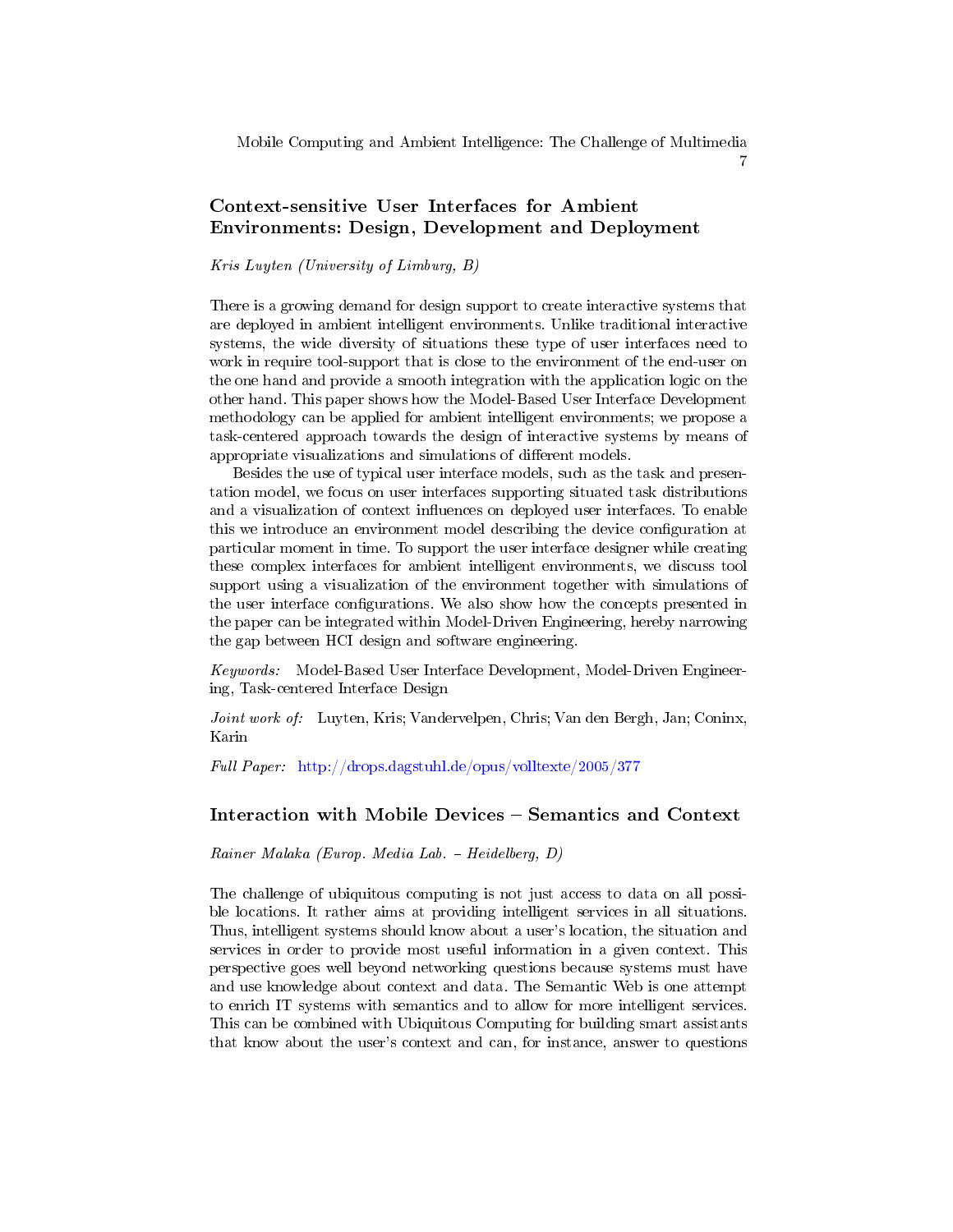like "How big is mount Fuji" with an altitude (3776 meters) rather than with a selection of links to Web sites. The talk will present some present research work of EML on rich semantic services for mobile users. In these projects various techniques ranging from resource-adaptive middleware to semantic analysis of texts are combined in order to allow for ubiquitous knowledge access.

Keywords: Mobile devices, semantics, semantic web

### Ontology driven voice-based interaction in mobile environment

### Zdenek Mikovec (Czech Technical University, CZ)

The paper deals with a new approach for spoken dialogue handling in mobile environment. The goal of our project is to allow the user to retrieve information from a knowledge base defined by ontology, using speech in a mobile environment. This environment has specific features that should be taken into account when the speech recognition and synthesis is performed. First of all, it limits the size of the language that can be understood by speech recognizers. On the other hand, it allows us to use information about user context. Our approach is to use the knowledge and user context to allow the user to speak freely to the system.

Our research has been performed in the framework of an EU funded project MUMMY. This project is targeted to the use of mobile devices on building sites. This fact determines the approach to the solution of the problem. The main issue is user context in which the interaction takes place. As the application (construction site) is rather specific it is possible to use the knowledge related to this particular application during the speech recognition process.

Up-to now the voice based user interfaces are based on various techniques that usually contain various constraints which limit the communication context to strictly predefined application domain. The main idea behind our solution is usage of ontology that represents the knowledge related to our particular application in specific user context. The knowledge acquired from ontology allows the user to communicate in mobile environment as the user input analysis is heavily simplified. The crucial step in our solution was the design of proper system architecture that allows the system to access the knowledge in ontology and use it to enhance the recognition process.

The model of environment in which the recognition process is performed has several parts:

- $\sim$  domain ontology (construction sites in general)
- $\overline{\phantom{a}}$  instance of the domain ontology (specific construction site)
- conversation history
- specific user context (location, type of mobile device etc.).

The key part of the model is the access mechanism that allows to extract particular knowledge in specific context. This access mechanism is controlled by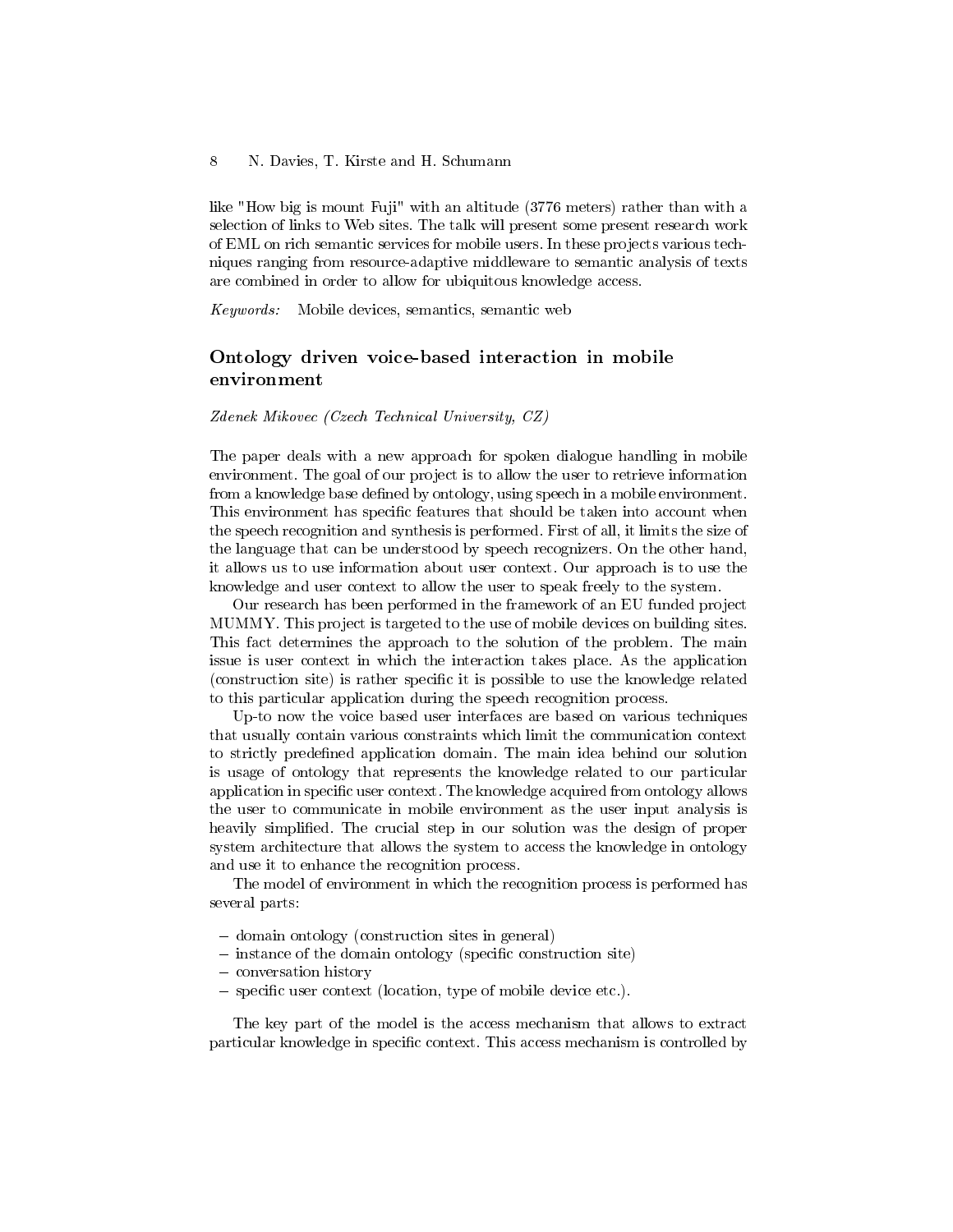means of dialogue automaton that controls the course of dialogue. The acquired knowledge is used in the speech recognizer for generation of a specific grammar that defines the possible speech inputs in a particular moment of the dialogue  $\overline{\phantom{a}}$  in the next state another access into ontology in different context is done resulting in generation of a grammar that defines new possible inputs. The same access mechanism is also used to produce a response to user's input in natural language.

There exists a pilot implementation of the voice based user interface system, which has been tested in various situations and the results obtained are very encouraging.

Keywords: Ontology, voice user interfaces, mobile environment Joint work of: Kopsa, Jiri; Mikovec, Zdenek; Slavik, Pavel Full Paper: <http://drops.dagstuhl.de/opus/volltexte/2005/376>

### Model-based User Interface Adaptation

Erik G. Nilsson (SINTEF  $-$  Oslo, N)

Most work on model-based cross-platform user interface development is based on an assumption that the user interfaces on the different platforms should be as similar as possible. Much work on mobile user interfaces claim the opposite - that user interfaces on a mobile platform should have features not applicable on a stationary one and vise versa. Exploiting contextual information in user interfaces on mobile equipment is a prime example of this. This paper focus on this dichotomy between common development and exploiting platform specific features (or having specialized versions) on each platform. Few or none of the existing model-based languages and tools for user interface development are able to combine these two needs. These aspects are initially very difficult to combine, but in the paper we present an approach that makes this possible. First we briefly present our modelling approach, we pinpoint some of the general differences between mobile and stationary user interfaces, and we present an approach to building such self adapting systems where the adaptation is handled by generic middleware. Our approach builds on component frameworks and variability engineering to achieve adaptable systems, and property modelling, architectural reflection and context monitoring to support dynamic self-adaptation. With this as a background we investigate how the presented modelling approach may be extended and combined with the adaptive architecture to facilitate model-based user interface adaptation. Finally, we present some more general prinnciples for how model-based approaches may be used when developing adaptive user interfaces.

Keywords: Model-based interface design, personalization and customization of interfaces, patterns-based approaches, adaptive architecture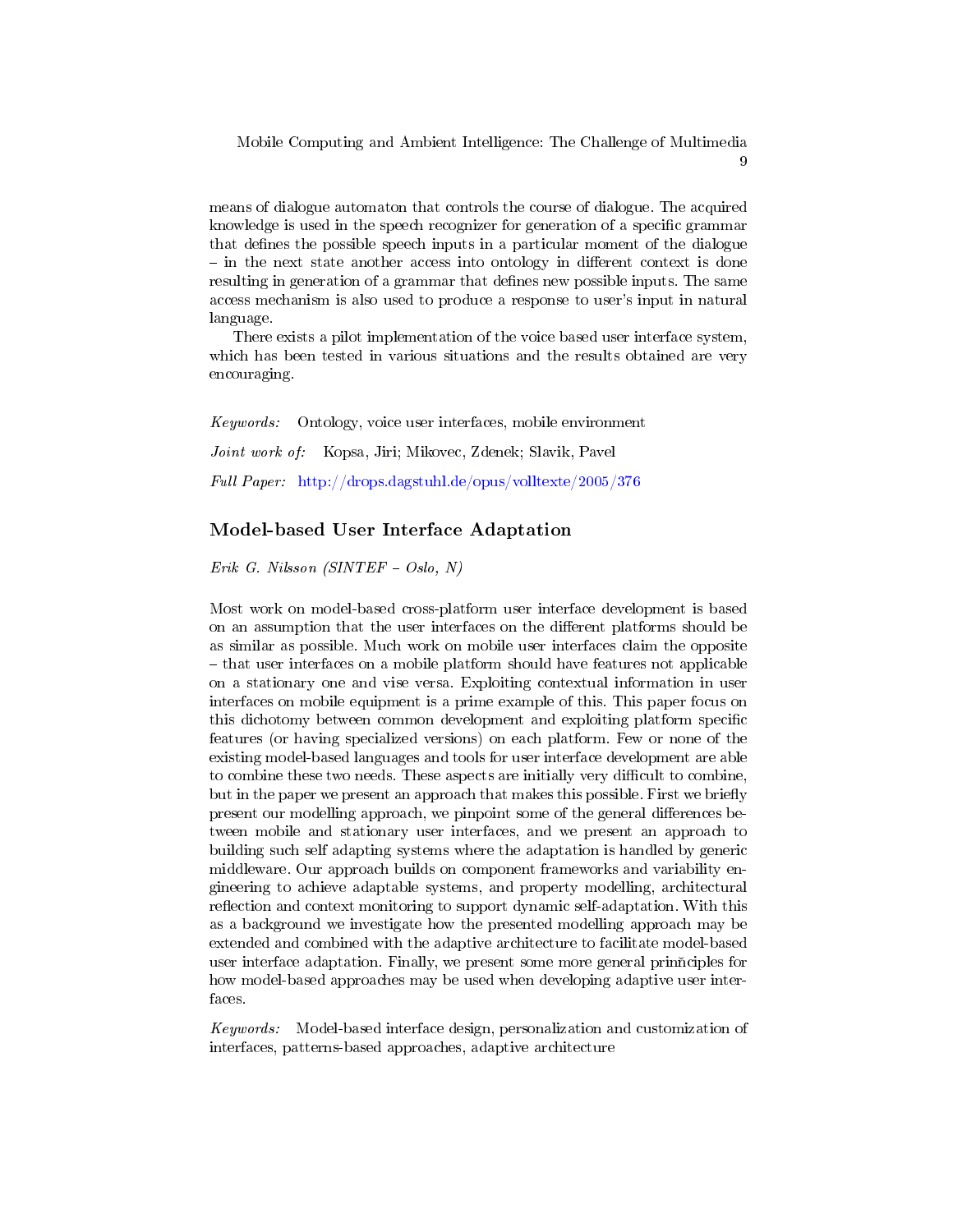Joint work of: Nilsson, Erik G.; Floch, Jacqueline; Hallsteinsen, Svein; Stav, Erlend

Full Paper: <http://drops.dagstuhl.de/opus/volltexte/2005/372>

### Interactive TV meets Mobile Computing

Uwe Rauschenbach (Siemens – München, D)

The talk presents some recent developments in interactive digital television and discusses the trends and challenges of bringing TV services to mobile devices. Two areas will be addressed: portable use of mobile devices to complement the TV set in the home and mobile TV services while on the move using mobile broadcasting technology.

Keywords: Mobile interactive television, DVB-H

Full Paper: <http://drops.dagstuhl.de/opus/volltexte/2005/368>

### Multiple-User Interfaces based on Task, User and Object Models

Daniel Reichart (Universität Rostock, D)

Developing and maintaining user interfaces for many different devices is a complex task. We propose a model-based approach that combines task, object and dialog models to specify platform-independent user interfaces. The introduction of new concepts like instance iteration for tasks or relating tasks to domain objects and dialog views allows us to generate abstract canonical prototypes running on several devices. Finally, this talk gives an example of how to build and refine a specific user interface for the PocketPC-platform from our models.

Keywords: User interfaces, dialogue models

Joint work of: Reichart, Daniel; Forbrig, Peter

### Structured Audio Information Retrieval System

Dirk Schnelle (TU Darmstadt, D)

The Structured Audio Information Retrieval System (STAIRS) project targets environments where workers need access to information, but cannot use traditional hands-and-eyes devices, such as a PDA. The information to be accessed is stored in an information base, either as pre-recorded audio or as text to be run through a text-to-speech engine. Given the inherent limitations of the simple audio interface used in STAIRS, it is important to structure the information base in a way which makes navigation as easy as possible for the user.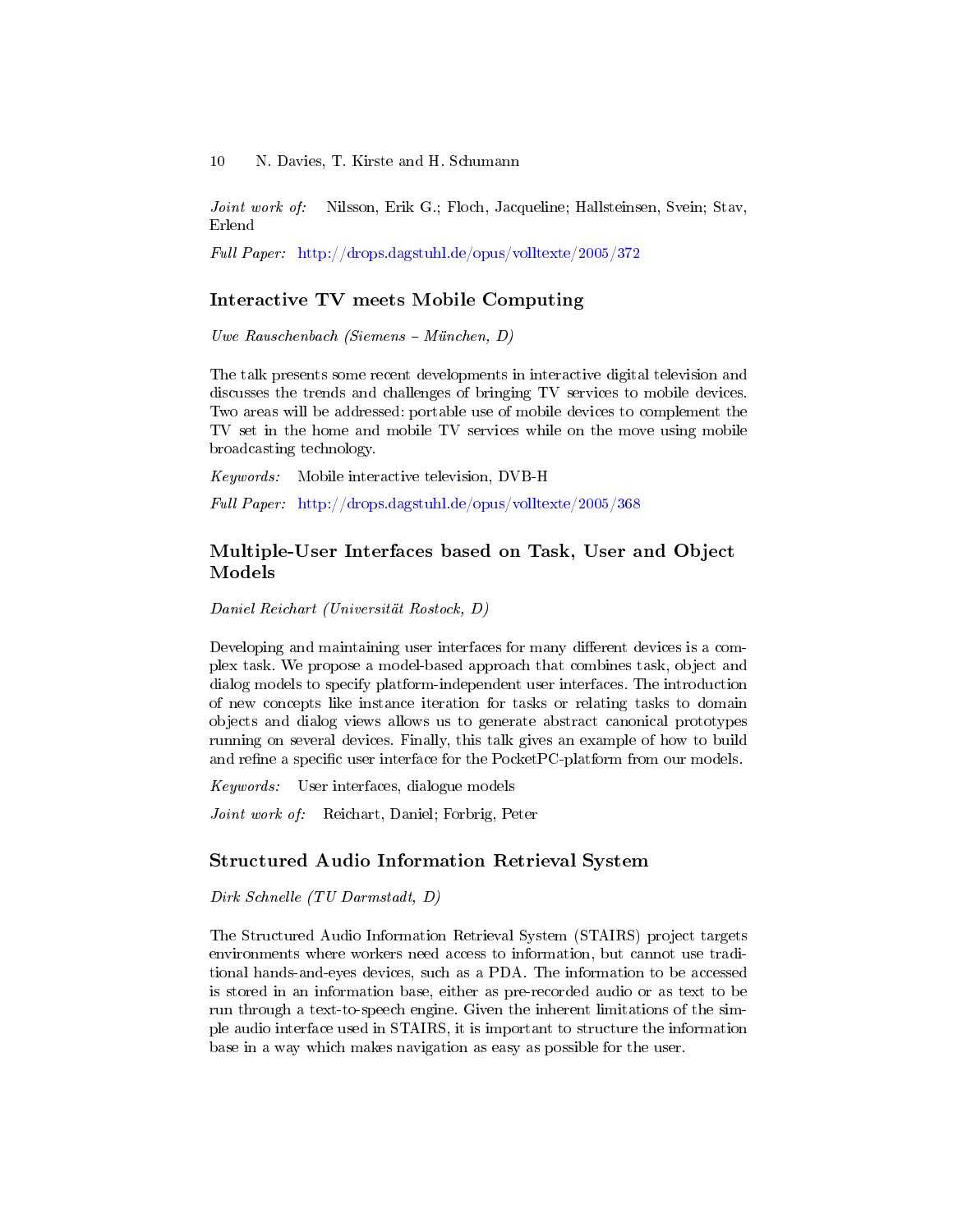Keywords: STAIRS, mobile worker, hands and eyes free, audio, Voice user Interface

Joint work of: Schnelle, Dirk; James, Frankie

Full Paper: <http://drops.dagstuhl.de/opus/volltexte/2005/370>

### Object based manipulation with 3D scenes in mobile environment

Pavel Slavik (Czech Technical University, CZ)

The increasing power and display resolution of mobile devices allow the user nowadays to work with 3D information in mobile environment. The use of this new technology brings some new problems that need an urgent solution. One of them has its roots in the fact that common users are not trained to work in 3D graphical environment in general. The main obstacle for a common user is the fact that 3D environment offers too much freedom for object manipulation in comparison with situation in 2D environment.

There are various solutions to this problem but usually they do not handle efficiently the problem of navigation in 3D environment in context of handling appropriate information density on a small screen on a mobile device. Our approach is based on transformation of a 3D scene in 2D representation in order to decrease freedom of movement during navigation in the scene. The navigation (and other types of interaction) is performed in 2D environment  $-$  the information acquired during interaction is transformed back into 3D form (into 3D object space). In such a way the user can manipulate single objects in various modes (e.g. the user can change focus on various objects what might e.g. result in their temporary elimination from the scene).

The work in 2D in mobile environment requires some special features that are not considered in standard environment. Especially critical is zooming. Zooming in raster form could change the picture on a small screen into completely unusable representation (pixels will be transformed in tiles that will be difficult to perceive). Solution to this (and to other related problems) is the use of SVG format to handle 2D scene representation. The main advantage of SVG is that it is object oriented and supports zooming, interaction with objects, scene annotation and manipulations with objects. The process of scene transformation and manipulation with objects is distributed between the server and mobile device. The transformation is performed on the server side. The resulting 2D representation of the scene is sent to mobile device where the visualization is performed. The user can interact with the picture on the mobile device with interaction techniques available on mobile devices.

As the SVG is XML based format, the Cascading Style Sheets can be used to style all graphical elements. Therefore each object can be visualized in different mode (solid, transparent, semitransparent). These modes could be changed interactively. This feature (interactive change of modes) substitute in certain sense